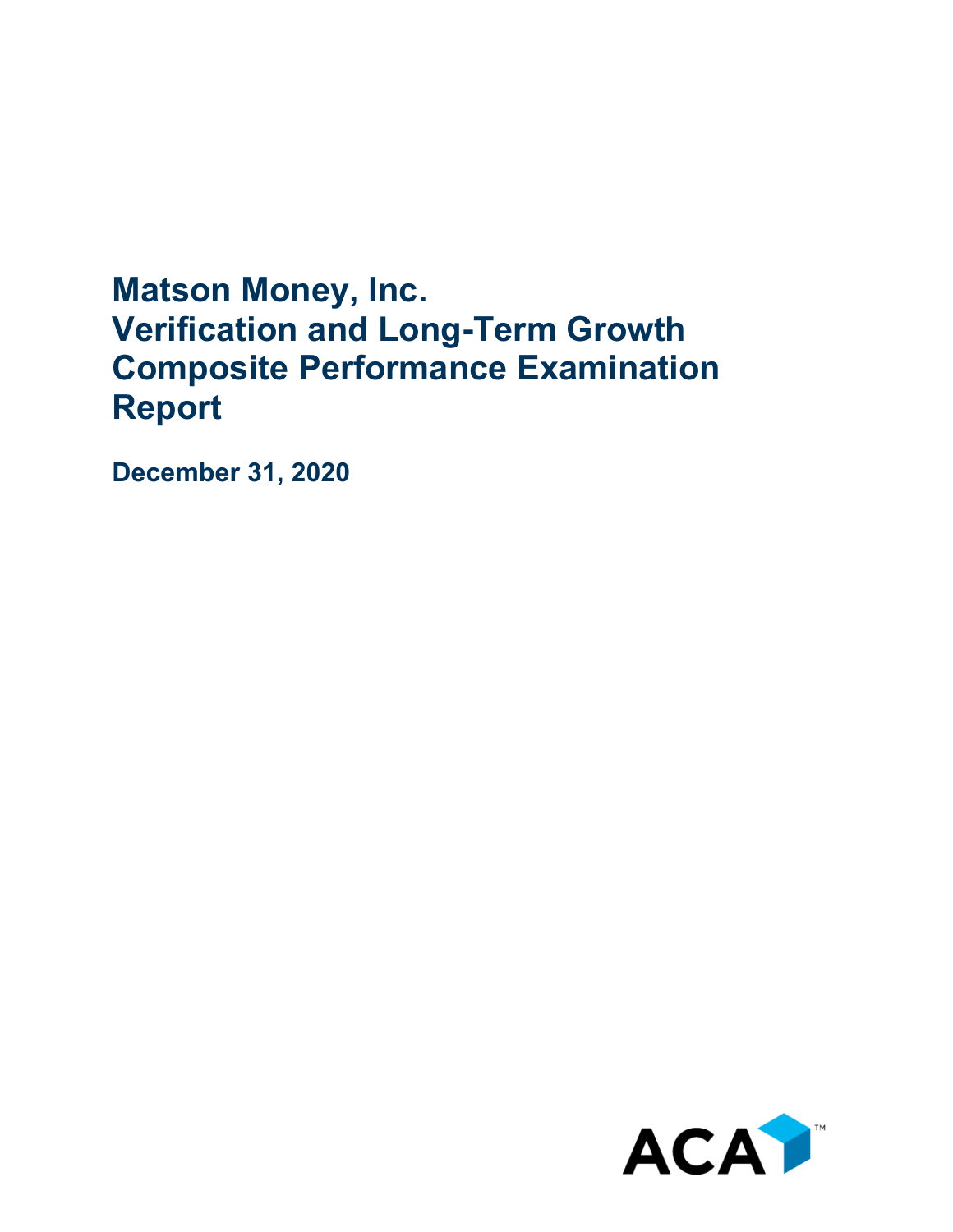

## **Verification and Performance Examination Report**

Board of Directors Matson Money, Inc.

We have verified whether Matson Money, Inc. (the "Firm") has, for the periods from January 1, 2017 through December 31, 2020, established policies and procedures for complying with the Global Investment Performance Standards (GIPS®) related to composite and pooled fund maintenance and the calculation, presentation, and distribution of performance that are designed in compliance with the GIPS standards, as well as whether these policies and procedures have been implemented on a firm-wide basis. GIPS® is a registered trademark of CFA Institute. CFA Institute does not endorse or promote this organization, nor does it warrant the accuracy or quality of the content contained herein. We have also examined the Firm's Long-Term Growth Composite for the periods from January 1, 2017 through December 31, 2020.

The Firm's management is responsible for its claim of compliance with the GIPS standards, the design and implementation of its policies and procedures, and for the accompanying Long-Term Growth Composite's GIPS composite report. Our responsibilities are to be independent from the Firm and to express an opinion based on our verification and performance examination. We conducted this verification and performance examination in accordance with the required verification and performance examination procedures of the GIPS standards, which includes testing performed on a sample basis. We also conducted such other procedures as we considered necessary in the circumstances.

In our opinion, for the periods from January 1, 2017 through December 31, 2020, the Firm's policies and procedures for complying with the GIPS standards related to composite and pooled fund maintenance, as well as the calculation, presentation, and distribution of performance, have been, in all material respects:

- Designed in compliance with the GIPS standards, and
- Implemented on a firm-wide basis.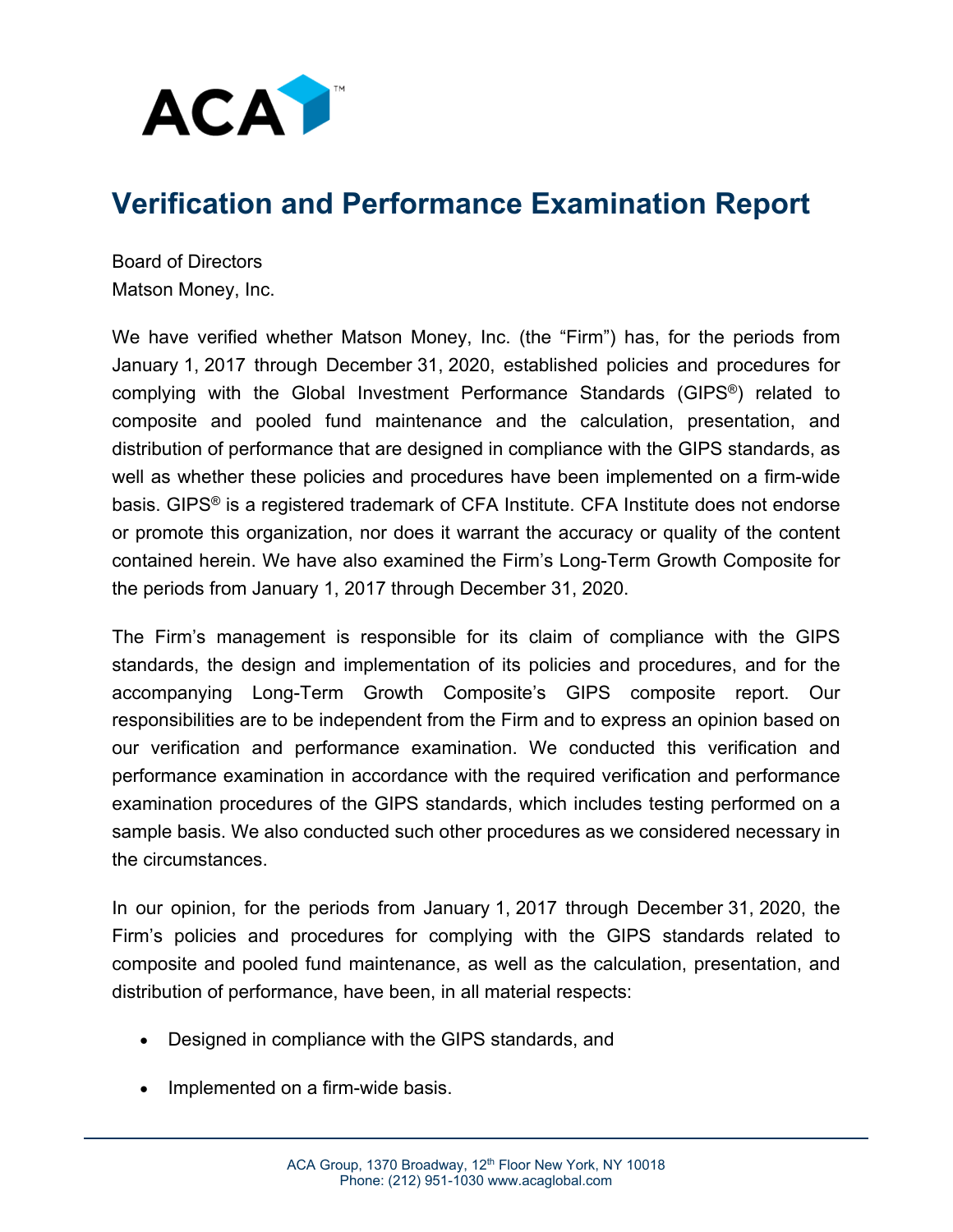

A verification covering the periods from January 1, 1999 through December 31, 2016 was performed by another verification firm, whose report expressed an unqualified opinion thereon.

Also, in our opinion, the Firm has, in all material respects:

- Constructed the Long-Term Growth Composite and calculated the Long-Term Growth Composite's performance for the periods from January 1, 2017 through December 31, 2020 in compliance with the GIPS standards; and
- Prepared and presented the accompanying Long-Term Growth Composite's GIPS composite report for the periods from January 1, 2017 through December 31, 2020 in compliance with the GIPS standards.

A performance examination of the Firm's Long-Term Growth Composite covering the periods from January 1, 1999 through December 31, 2016 was performed by another verification firm, whose report expressed an unqualified opinion thereon.

This report does not relate to or provide assurance on any specific performance report of the Firm other than the Firm's accompanying Long-Term Growth Composite's GIPS composite report, or on the operating effectiveness of the Firm's controls or policies and procedures for complying with the GIPS standards.

ACA Group

ACA Group, Performance Services Division

September 16, 2021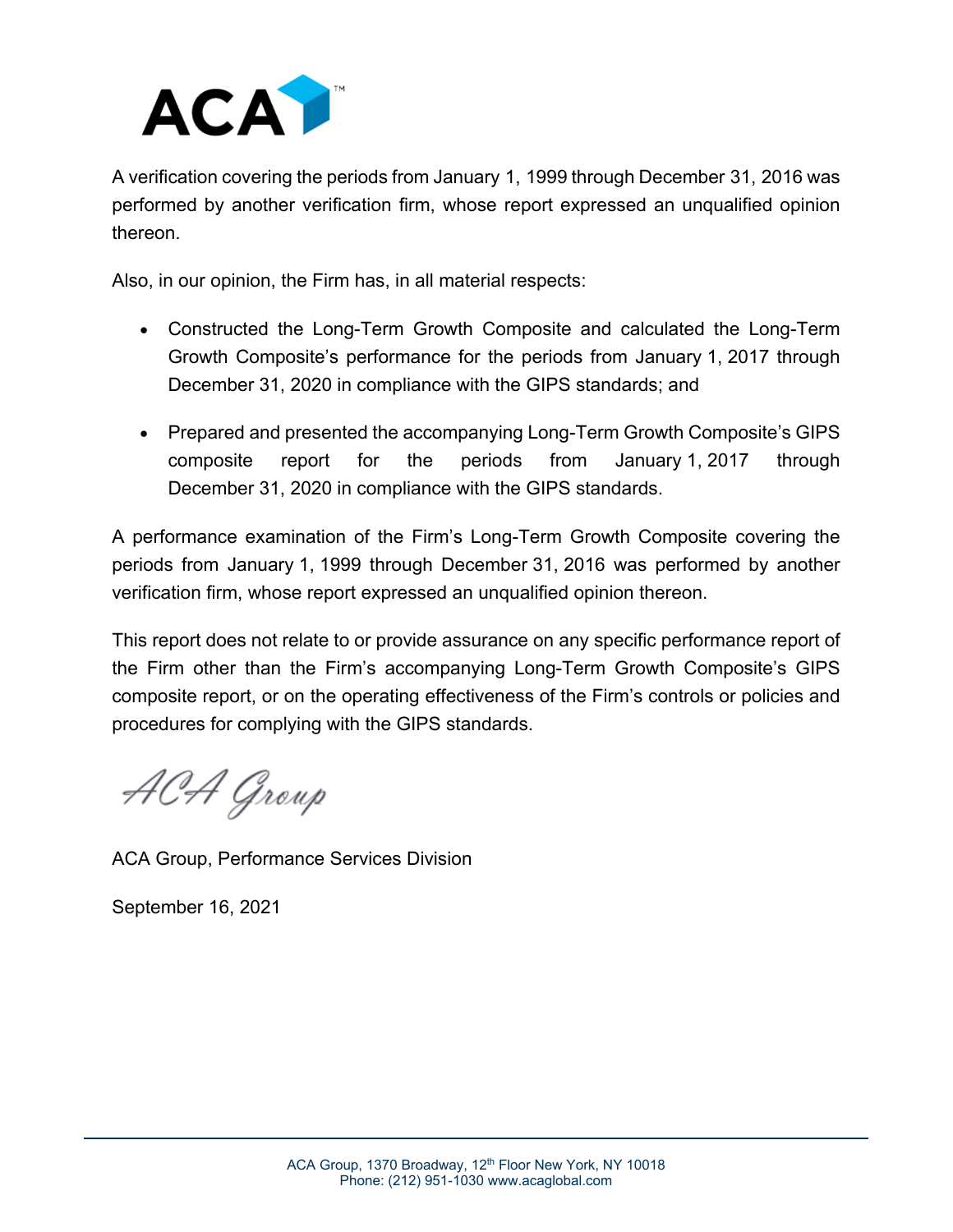## **Matson Money, Inc. LONG-TERM GROWTH COMPOSITE ANNUAL DISCLOSURE PRESENTATION**

|      | <b>Total Firm</b> | <b>Composite Assets</b> |                     |                   | <b>Annual Performance Results</b> |            |           |                   |
|------|-------------------|-------------------------|---------------------|-------------------|-----------------------------------|------------|-----------|-------------------|
| Year | <b>Assets</b>     | <b>USD</b>              | <b>Number</b><br>of | % of Non-         | Composite                         | Composite  | Bench-    | Composite         |
| End  | (millions)        | (millions)              | Account             | <b>Fee-Paying</b> | Gross                             | <b>Net</b> | Mark      | <b>Dispersion</b> |
| 2020 | \$8,384           | \$2,959                 | 23,397              | 3.64%             | 5.42%                             | 4.44%      | 13.68%    | 0.93%             |
| 2019 | \$8,799           | \$3,123                 | 25,941              | 3.58%             | 16.40%                            | 15.30%     | 21.25%    | 0.81%             |
| 2018 | \$8,066           | \$2,796                 | 26,649              | 3.66%             | $-11.54%$                         | $-12.39%$  | $-8.05%$  | 0.75%             |
| 2017 | \$8,657           | \$3,004                 | 25,074              | 3.49%             | 15.15%                            | 14.02%     | 17.46%    | 0.82%             |
| 2016 | \$7,061           | \$2,378                 | 21,977              | 3.29%             | 12.18%                            | 11.01%     | 8.00%     | 0.67%             |
| 2015 | \$6,169           | \$2,053                 | 20,653              | 3.08%             | $-2.72%$                          | $-3.73%$   | 1.37%     | 0.32%             |
| 2014 | \$5,953           | \$2,009                 | 18,661              | 3.07%             | 1.17%                             | 0.07%      | 3.08%     | 0.32%             |
| 2013 | \$5,020           | \$1,700                 | 15,267              | 3.11%             | 23.59%                            | 22.17%     | 22.75%    | 1.14%             |
| 2012 | \$3,599           | \$1,247                 | 12,811              | 3.02%             | 14.85%                            | 13.42%     | 13.87%    | 0.69%             |
| 2011 | \$3,026           | \$1,109                 | 12,150              | 2.69%             | $-6.60%$                          | $-7.84%$   | $-3.74%$  | 0.80%             |
| 2010 | \$2,904           | \$1,155                 | 10,892              | 2.42%             | 16.16%                            | 14.54%     | 15.38%    | 0.78%             |
| 2009 | \$2,407           | \$1,117                 | 10,984              | 1.22%             | 26.86%                            | 24.96%     | 24.92%    | 2.07%             |
| 2008 | \$1,922           | \$926                   | 10,833              | 1.55%             | $-30.14%$                         | $-31.30%$  | $-30.25%$ | 1.84%             |
| 2007 | \$2,579           | \$1,265                 | 9,923               | 1.33%             | 5.42%                             | 3.72%      | 4.30%     | 0.73%             |
| 2006 | \$2,180           | \$1,062                 | 7,906               | 1.32%             | 18.46%                            | 16.56%     | 15.32%    | 1.07%             |
| 2005 | \$1,504           | \$715                   | 5,735               | 1.26%             | 10.27%                            | 8.45%      | 8.60%     | 0.95%             |
| 2004 | \$1,043           | \$465                   | 3,566               | 0.67%             | 17.96%                            | 16.08%     | 14.69%    | 1.13%             |
| 2003 | \$709             | \$315                   | 2,705               | 0.85%             | 37.26%                            | 35.03%     | 32.07%    | 2.35%             |
| 2002 | \$475             | \$224                   | 2,407               | 0.45%             | $-6.24%$                          | $-7.79%$   | $-11.03%$ | 1.57%             |
| 2001 | \$482             | \$229                   | 2,076               | 0.35%             | 1.80%                             | 0.12%      | $-5.56%$  | 1.99%             |
| 2000 | \$432             | \$207                   | 1,838               | 0.64%             | 0.24%                             | $-1.42%$   | $-4.19%$  | 1.87%             |
| 1999 | \$403             | \$185                   | 1,713               | 0.63%             | 16.18%                            | 14.15%     | 16.75%    | 2.34%             |
| 1998 | \$332             | \$112                   | 684                 | 0.90%             | 7.11%                             | 5.15%      | 12.32%    | 0.70%             |
| 1997 | \$315             | \$126                   | 712                 | 1.25%             | 9.86%                             | 7.92%      | 8.81%     | 0.60%             |

**Long-Term Growth Composite** contains all discretionary Long-Term Growth accounts that invest primarily in equities, are medium to high risk, and have a time horizon of six to ten years. Composite does not include pooled fund accounts. For comparison purposes the composite is measured against a blend of the following indices; 20% Barclays Intermediate Government Credit Bond Index (1-10 year), 5% One Month T-Bills, 22.5% Standard & Poor's 500 Index, 20% Russell 2000 Index, 15% MSCI EAFE Index (net div), 17.5% MSCI EAFE Small Cap Index (net div), calculated monthly, prior to 2009 the benchmark was calculated quarterly. Prior to January 1, 2010 the composite benchmark exposure to MSCI EAFE Small Cap Index was represented by the price only index. Prior to June 30, 1996, the composite was measured against a different blend of indices, which was changed to more accurately represent the composite strategy. Additional information regarding the previous blended benchmark is available upon request. Beginning January 1, 1999, the minimum account size for this composite is \$1000. Prior to 1999, the number of accounts included in the composite is reported as the number of client relationships. A client relationship may be comprised of multiple portfolios. From 1999 forward, the number of accounts reflects the total number of separate portfolios.

Matson Money, Inc. ("Matson") is an independent SEC registered investment adviser. Matson Money is comprised of a bundled company retirement account platform and a standard fee only money management platform. A list of composite descriptions is available upon request.

Matson Money, Inc. claims compliance with the Global Investment Performance Standards (GIPS®) and has prepared and presented this report in compliance with the GIPS standards. The firm has been independently verified for the periods October 1, 1991 through June 30, 1996 by Berge & Company CPAs. Matson Money, Inc. has been independently verified by ACA Group, Performance Services Division ("ACA") from January 1, 2017 through December 31, 2020 and by Ashland Partners